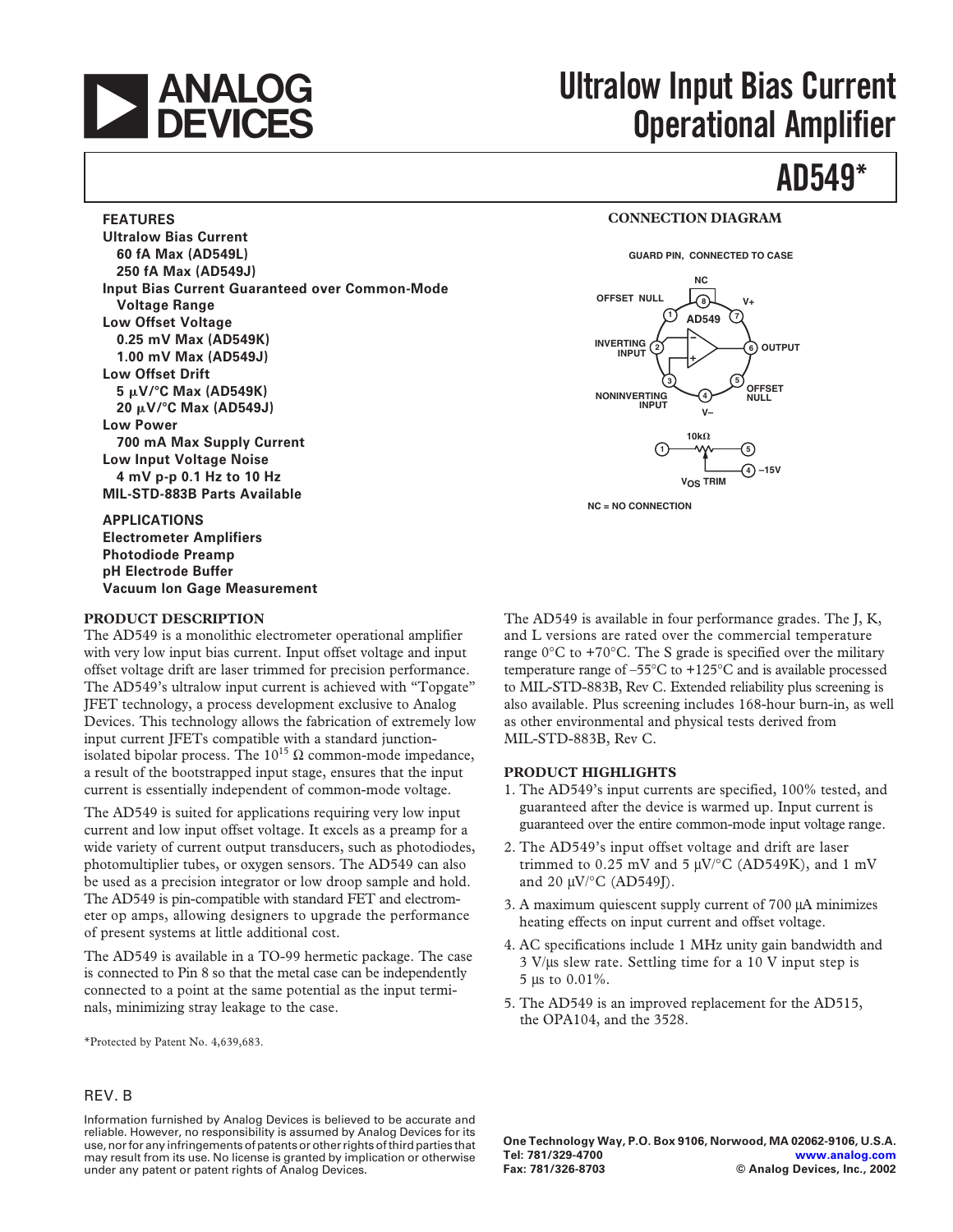# **AD549–SPECIFICATIONS (@ +25C and VS = 15 V DC, unless otherwise noted.)**

|                                                                                                                                                                                               |                         | AD549J                                  |                                |                  | AD549K                                 |                              |                         | <b>AD549L</b>                          |                              |                         | <b>AD549S</b>               |                              |                                                                                     |
|-----------------------------------------------------------------------------------------------------------------------------------------------------------------------------------------------|-------------------------|-----------------------------------------|--------------------------------|------------------|----------------------------------------|------------------------------|-------------------------|----------------------------------------|------------------------------|-------------------------|-----------------------------|------------------------------|-------------------------------------------------------------------------------------|
| Parameter                                                                                                                                                                                     | Min                     | Typ                                     | Max                            | Min              | Typ                                    | Max                          | Min                     | Typ                                    | Max                          | Min                     | Typ                         | Max                          | Unit                                                                                |
| INPUT BIAS CURRENT <sup>1</sup><br>Either Input, $V_{CM} = 0$ V<br>Either Input, $V_{CM} = \pm 10$ V<br>Either Input at $T_{MAX}$ ,                                                           |                         | 150<br>150                              | 250<br>250                     |                  | 75<br>75                               | 100<br>100                   |                         | 40<br>40                               | 60<br>60                     |                         | 75<br>75                    | 100<br>100                   | fA<br>fA                                                                            |
| $V_{CM} = 0 V$<br>Offset Current<br>Offset Current at T <sub>MAX</sub>                                                                                                                        |                         | 11<br>50<br>2.2                         |                                |                  | 4.2<br>30<br>1.3                       |                              |                         | 2.8<br>20<br>0.85                      |                              |                         | 420<br>30<br>125            |                              | рA<br>fA<br>pA                                                                      |
| INPUT OFFSET VOLTAGE <sup>2</sup><br>Initial Offset<br>Offset at $T_{MAX}$<br>vs. Temperature<br>vs. Supply<br>vs. Supply, T <sub>MIN</sub> to T <sub>MAX</sub><br>Long-Term Offset Stability |                         | 0.5<br>10<br>32<br>32<br>15             | 1.0<br>1.9<br>20<br>100<br>100 |                  | 0.15<br>$\mathbf{2}$<br>10<br>10<br>15 | 0.25<br>0.4<br>5<br>32<br>32 |                         | 0.3<br>5<br>10<br>10<br>15             | 0.5<br>0.9<br>10<br>32<br>32 |                         | 0.3<br>10<br>10<br>32<br>15 | 0.5<br>2.0<br>15<br>32<br>50 | mV<br>mV<br>$\mu$ V/°C<br>$\mu$ V/V<br>$\mu V/V$<br>µV/Month                        |
| <b>INPUT VOLTAGE NOISE</b><br>$f = 0.1$ Hz to 10 Hz<br>$f = 10$ Hz<br>$f = 100$ Hz<br>$f = 1$ kHz<br>$f = 10$ kHz                                                                             |                         | $\overline{4}$<br>90<br>60<br>35<br>35  |                                |                  | 4<br>90<br>60<br>35<br>35              | 6                            |                         | $\overline{4}$<br>90<br>60<br>35<br>35 |                              |                         | 4<br>90<br>60<br>35<br>35   |                              | $\mu V$ p-p<br>$nV/\sqrt{Hz}$<br>$nV/\sqrt{Hz}$<br>$nV/\sqrt{Hz}$<br>$nV/\sqrt{Hz}$ |
| <b>INPUT CURRENT NOISE</b><br>$f = 0.1$ Hz to 10 Hz<br>$f = 1$ kHz                                                                                                                            |                         | 0.7<br>0.22                             |                                |                  | 0.5<br>0.16                            |                              |                         | 0.36<br>0.11                           |                              |                         | 0.5<br>0.16                 |                              | fA rms<br>$fA/\sqrt{Hz}$                                                            |
| <b>INPUT IMPEDANCE</b><br>Differential<br>$V_{\text{DIFF}} = \pm 1$<br>Common Mode                                                                                                            |                         | $10^{13}$   1                           |                                |                  | $10^{13}$   1                          |                              |                         | $10^{13}$   1                          |                              |                         | $10^{13}$   1               |                              | $\Omega$   pF                                                                       |
| $V_{CM} = \pm 10$                                                                                                                                                                             |                         | $10^{15}$  0.8                          |                                |                  | $10^{15}$  0.8                         |                              |                         | $10^{15}$  0.8                         |                              |                         | $10^{15}$  0.8              |                              | $\Omega$   pF                                                                       |
| OPEN-LOOP GAIN<br>$V_{O}$ ( <i>a</i> ) ±10 V, R <sub>L</sub> = 10 k $\Omega$<br>$V_{O}$ (a) $\pm 10$ V, R <sub>L</sub> = 10 k $\Omega$ ,<br>$T_{MIN}$ to $T_{MAX}$                            | 300<br>300              | 1000<br>800                             |                                | 300<br>300       | 1000<br>800                            |                              | 300<br>300              | 1000<br>800                            |                              | 300<br>300              | 1000<br>800                 |                              | V/mV<br>V/mV                                                                        |
| $V_O = \pm 10 \text{ V}, R_L = 2 \text{ k}\Omega$<br>$V_O = \pm 10 \text{ V}, R_L = 2 \text{ k}\Omega,$<br>$T_{MIN}$ to $T_{MAX}$                                                             | 100<br>80               | 250<br>200                              |                                | 100<br>80        | 250<br>200                             |                              | 100<br>80               | 250<br>200                             |                              | 100<br>25               | 250<br>150                  |                              | V/mV<br>V/mV                                                                        |
| <b>INPUT VOLTAGE RANGE</b><br>Differential <sup>3</sup><br>Common-Mode Voltage<br>Common-Mode Rejection Ratio                                                                                 | $-10$                   |                                         | ±20<br>$+10$                   | $-10$            |                                        | ±20<br>$+10$                 | $-10$                   |                                        | $\pm\,20$<br>$+10$           | $-10$                   |                             | $\pm\,20$<br>$+10$           | V<br>V                                                                              |
| $V = +10 V, -10 V$<br>$T_{MIN}$ to $T_{MAX}$                                                                                                                                                  | 80<br>76                | 90<br>80                                |                                | 90<br>80         | 100<br>90                              |                              | 90<br>80                | 100<br>90                              |                              | 90<br>80                | 100<br>90                   |                              | dB<br>$\mathrm{dB}$                                                                 |
| OUTPUT CHARACTERISTICS<br>Voltage @ $R_L = 10 k\Omega$ ,<br>$TMIN$ to $TMAX$                                                                                                                  | $-12$                   |                                         | $+12$                          | $-12$            |                                        | $+12$                        | $-12$                   |                                        | $+12$                        | $-12$                   |                             | $+12$                        | V                                                                                   |
| Voltage @ $R_L = 2 k\Omega$ ,<br>$T_{MIN}$ to $T_{MAX}$<br>Short Circuit Current<br>$T_{MIN}$ to $T_{MAX}$<br>Load Capacitance Stability                                                      | $-10$<br>15<br>9        | 20                                      | $+10$<br>35                    | $-10$<br>15<br>9 | 20                                     | $+10$<br>35                  | $-10$<br>15<br>9        | 20                                     | $+10$<br>35                  | $-10$<br>15<br>6        | 20                          | $+10$<br>35                  | V<br>mA<br>mA                                                                       |
| $G = +1$                                                                                                                                                                                      |                         | 4000                                    |                                |                  | 4000                                   |                              |                         | 4000                                   |                              |                         | 4000                        |                              | pF                                                                                  |
| FREQUENCY RESPONSE<br>Unity Gain, Small Signal<br><b>Full Power Response</b><br>Slew Rate<br>Settling Time, 0.1%<br>0.01%<br>Overload Recovery,                                               | 0.7<br>$\boldsymbol{2}$ | 1.0<br>50<br>$\mathfrak{Z}$<br>4.5<br>5 |                                | 0.7<br>2         | 1.0<br>50<br>3<br>4.5<br>5             |                              | 0.7<br>$\boldsymbol{2}$ | 1.0<br>50<br>3<br>4.5<br>5             |                              | 0.7<br>$\boldsymbol{2}$ | 1.0<br>50<br>3<br>4.5<br>5  |                              | MHz<br>kHz<br>$V/\mu s$<br>μs<br>μs                                                 |
| 50% Overdrive, $G = -1$                                                                                                                                                                       |                         | $\overline{c}$                          |                                |                  | $\boldsymbol{2}$                       |                              |                         | $\boldsymbol{2}$                       |                              |                         | $\boldsymbol{2}$            |                              | μs                                                                                  |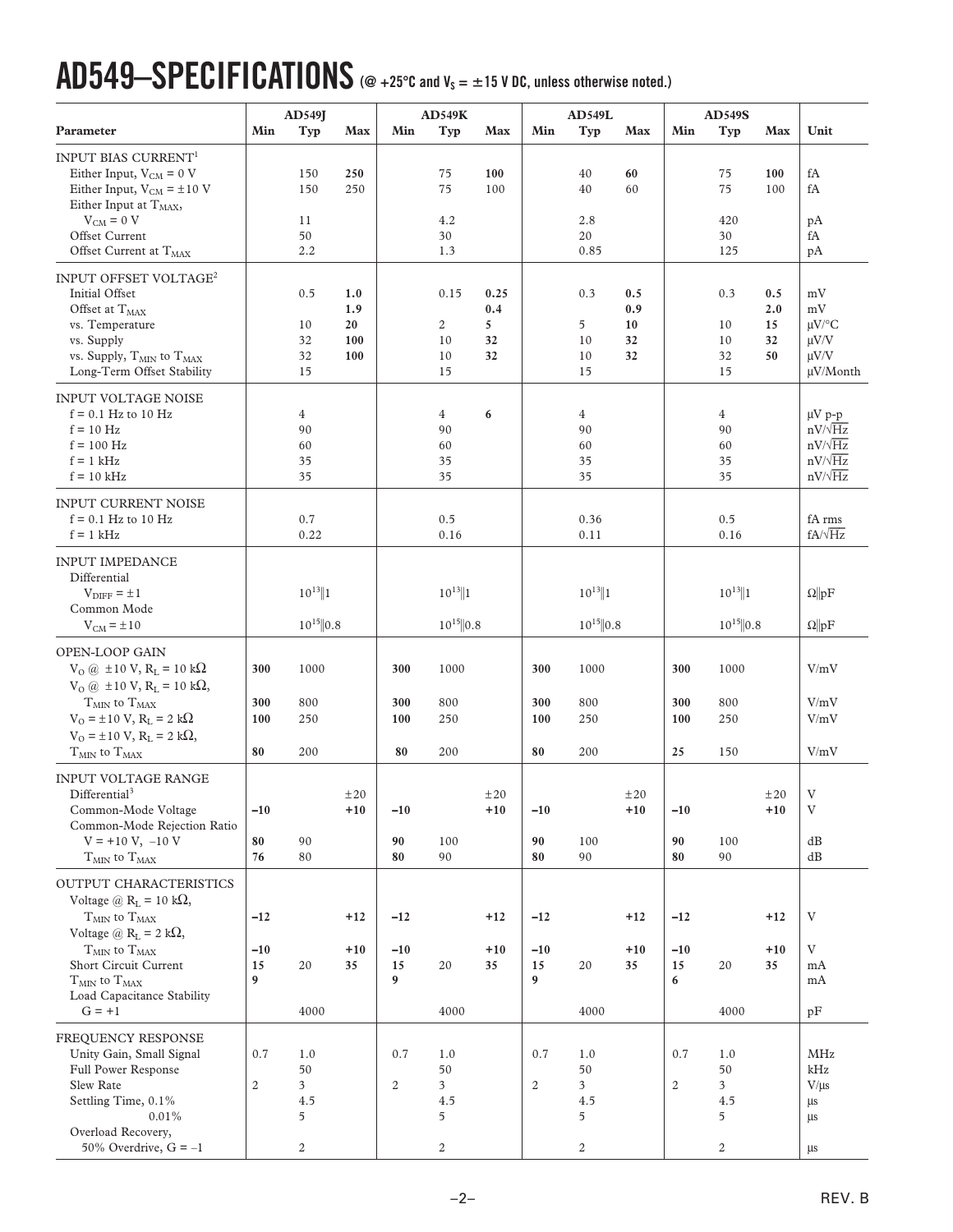|                              |          | <b>AD549I</b> |        |          | AD549K  |        |          | <b>AD549L</b> |        |       | <b>AD549S</b> |                       |                 |
|------------------------------|----------|---------------|--------|----------|---------|--------|----------|---------------|--------|-------|---------------|-----------------------|-----------------|
| Model                        | Min      | Typ           | Max    | Min      | Typ     | Max    | Min      | Typ           | Max    | Min   | Typ           | Max                   | Unit            |
| <b>POWER SUPPLY</b>          |          |               |        |          |         |        |          |               |        |       |               |                       |                 |
| Rated Performance            |          | ±15           |        |          | ±15     |        |          | ±15           |        |       | ±15           |                       | V               |
| Operating                    | ±5       |               | ±18    | ±5       |         | ±18    | ±5       |               | ±18    | ±5    |               | ±18                   | V               |
| Quiescent Current            |          | 0.60          | 0.70   |          | 0.60    | 0.70   |          | 0.60          | 0.70   |       | 0.60          | 0.70                  | mA              |
| <b>TEMPERATURE RANGE</b>     |          |               |        |          |         |        |          |               |        |       |               |                       |                 |
| Operating, Rated Performance | $\Omega$ |               | $+70$  | $\theta$ |         | $+70$  | $\Omega$ |               | $+70$  | $-55$ |               | $+125$                | $^{\circ}C$     |
| Storage                      | $-65$    |               | $+150$ | $-65$    |         | $+150$ | $-65$    |               | $+150$ | $-65$ |               | $+150$                | $\rm ^{\circ}C$ |
| PACKAGE OPTION               |          |               |        |          |         |        |          |               |        |       |               |                       |                 |
| TO-99 (H-08A)                |          | $AD549$ $IH$  |        |          | AD549KH |        |          | AD549LH       |        |       |               | AD549SH, AD549SH/883B |                 |
| Chips                        |          | AD549JChips   |        |          |         |        |          |               |        |       |               |                       |                 |

#### **NOTES**

All min and max specifications are guaranteed. Specifications in **boldface** are tested on all production units at final electrical test. Results from those tests are used to calculate outgoing quality levels.

Bias current specifications are guaranteed after five minutes of operation at  $T_A = +25^{\circ}C$ . Bias current increases by a factor of 2.3 for every 10<sup>°</sup>C rise in temperature. <sup>2</sup>Input offset voltage specifications are guaranteed after five minutes of operation at T<sub>A</sub> = +25°C.

<sup>3</sup>Defined as max continuous voltage between the inputs such that neither input exceeds  $\pm 10$  V from ground.

Specifications subject to change without notice.

#### **ABSOLUTE MAXIMUM RATINGS<sup>1</sup>**

| Supply Voltage $\dots \dots \dots \dots \dots \dots \dots \dots \dots \dots \dots \pm 18$ V                |
|------------------------------------------------------------------------------------------------------------|
|                                                                                                            |
|                                                                                                            |
|                                                                                                            |
| Differential Input Voltage $\dots \dots \dots \dots \dots \dots \dots$ +V <sub>S</sub> and -V <sub>S</sub> |
| Storage Temperature Range (H) $\ldots \ldots \ldots -65$ °C to +125°C                                      |
| <b>Operating Temperature Range</b>                                                                         |
|                                                                                                            |
|                                                                                                            |
| Lead Temperature Range (Soldering, 60 sec)  +300°C                                                         |

#### NOTES

<sup>1</sup>Stresses above those listed under Absolute Maximum Ratings may cause permanent damage to the device. This is a stress rating only and functional operation of the device at these or any other conditions above those indicated in the operational section of this specification is not implied. Exposure to absolute maximum rating conditions for extended periods may affect device reliability.

 $^{2}$ For supply voltages less than  $\pm 18$  V, the absolute maximum input voltage is equal to the supply voltage.





#### **CAUTION**

ESD (electrostatic discharge) sensitive device. Electrostatic charges as high as 4000 V readily accumulate on the human body and test equipment and can discharge without detection. Although the AD549 features proprietary ESD protection circuitry, permanent damage may occur on devices subjected to high energy electrostatic discharges. Therefore, proper ESD precautions are recommended to avoid performance degradation or loss of functionality.

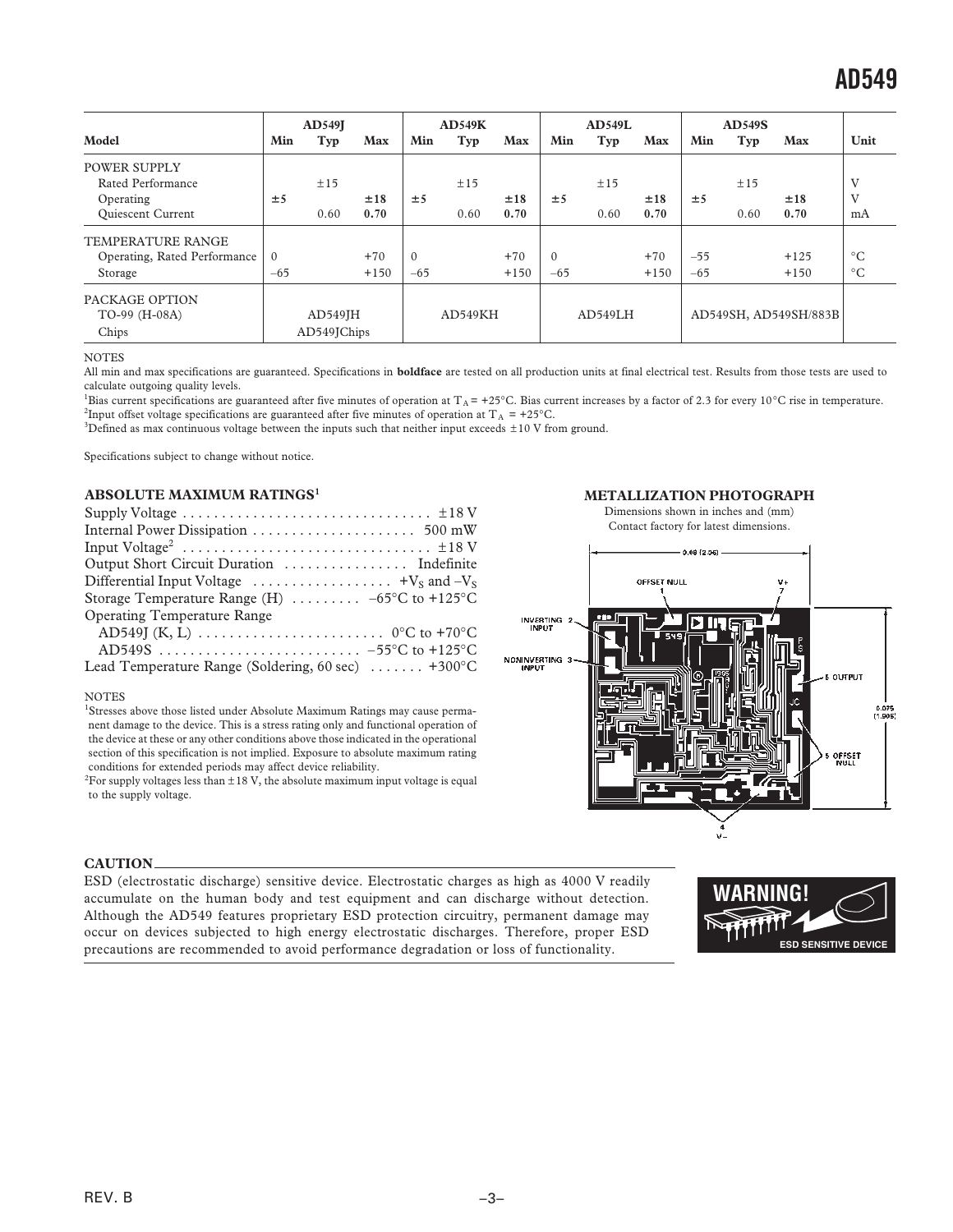## **AD549–Typical Performance Characteristics**

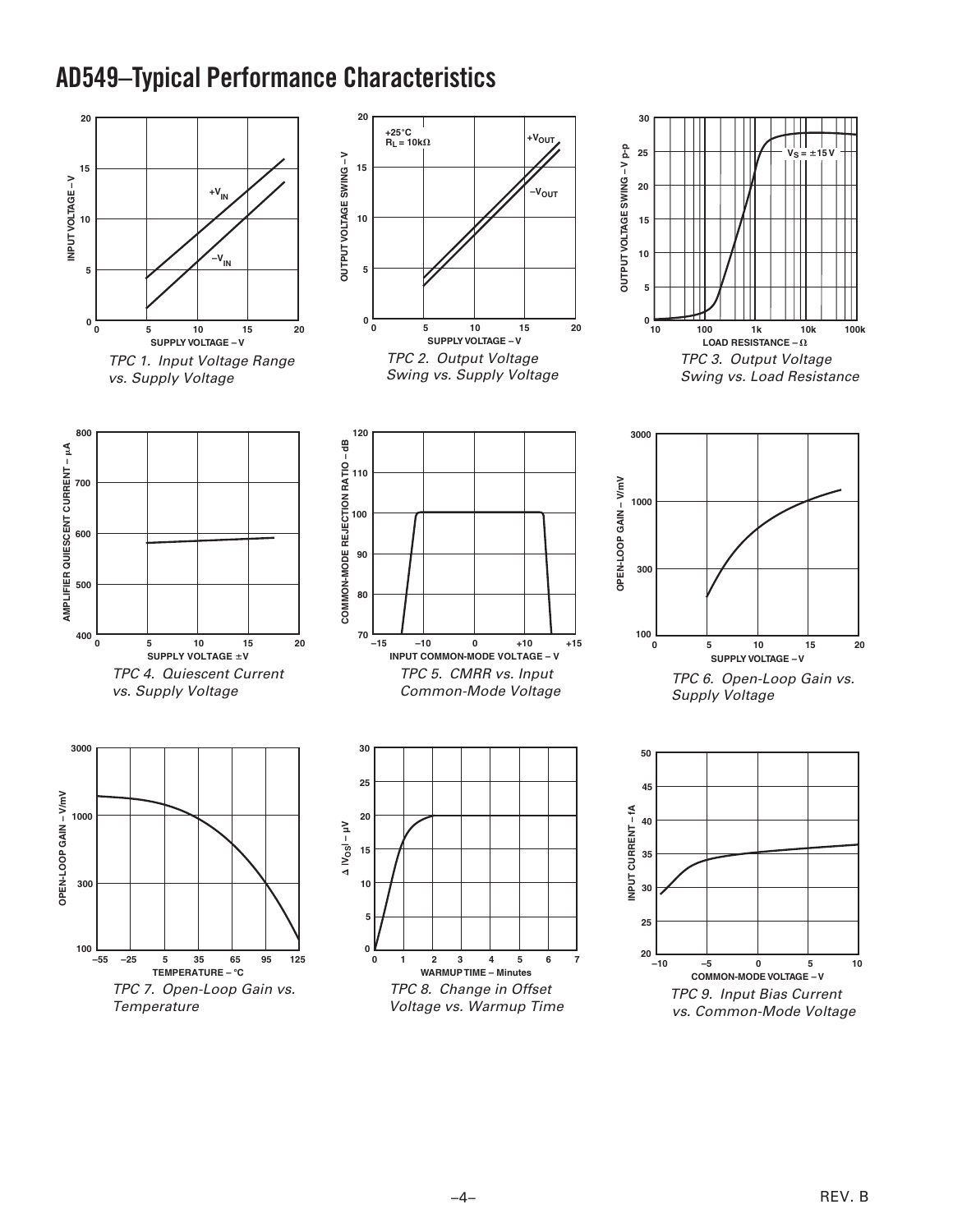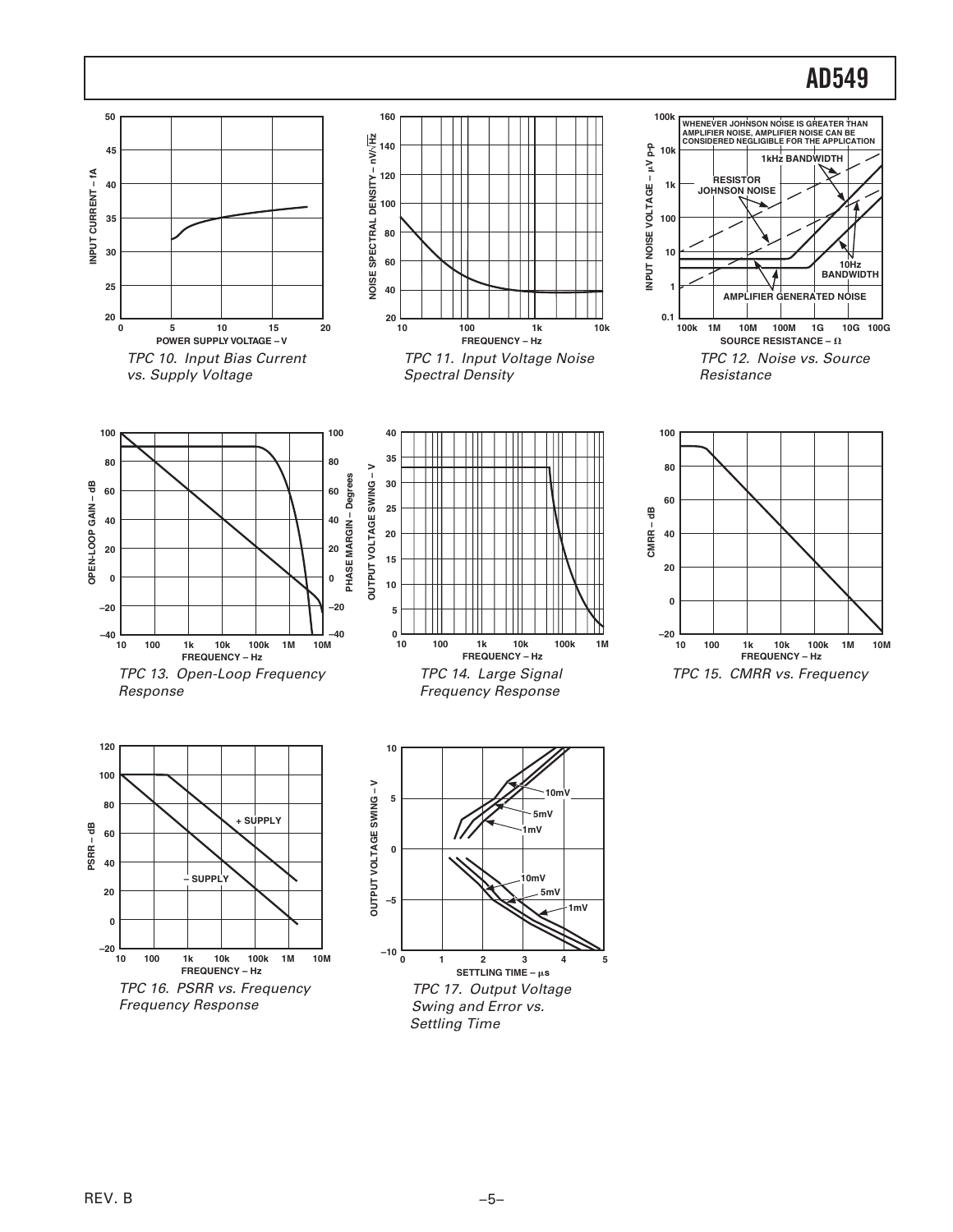

 TPC 18. Unity Gain Follower



TPC 21. Unity Gain Inverter



 TPC 19. Unity Gain Follower Large Signal Pulse Response



TPC 22. Unity Gain Inverter Large Signal Pulse Response



 TPC 20. Unity Gain Follower Small Signal Pulse Response



 TPC 23. Unity Gain Inverter Small Signal Pulse Response

#### **MINIMIZING INPUT CURRENT**

The AD549 has been optimized for low input current and offset voltage. Careful attention to how the amplifier is used will reduce input currents in actual applications.

The amplifier operating temperature should be kept as low as possible to minimize input current. Like other JFET input amplifiers, the AD549's input current is sensitive to chip temperature, rising by a factor of 2.3 for every 10°C rise. Figure 1 is a plot of AD549's input current versus its ambient temperature.



On-chip power dissipation will raise the chip operating temperature, causing an increase in the input bias current. Due to the AD549's low quiescent supply current, the chip temperature when the (unloaded) amplifier is operating with 15 V supplies is less than 3°C higher than its ambient temperature. The difference in the input current is negligible.

However, heavy output loads can cause a significant increase in chip temperature and a corresponding increase in the input current. Maintaining a minimum load resistance of 10  $\Omega$  is recommended. Input current versus additional power dissipation due to output drive current is plotted in Figure 2.



#### **CIRCUIT BOARD NOTES**

There are a number of physical phenomena that generate spurious currents that degrade the accuracy of low current measurements. Figure 3 is a schematic of an I-to-V converter with these parasitic currents modeled.

Finite resistance from input lines to voltages on the board, modeled by resistor R<sub>P</sub>, results in parasitic leakage. Insulation resistance of over  $10^{15}$  Ω must be maintained between the amplifier's signal and supply lines in order to capitalize on the AD549's low input currents. Standard PC board material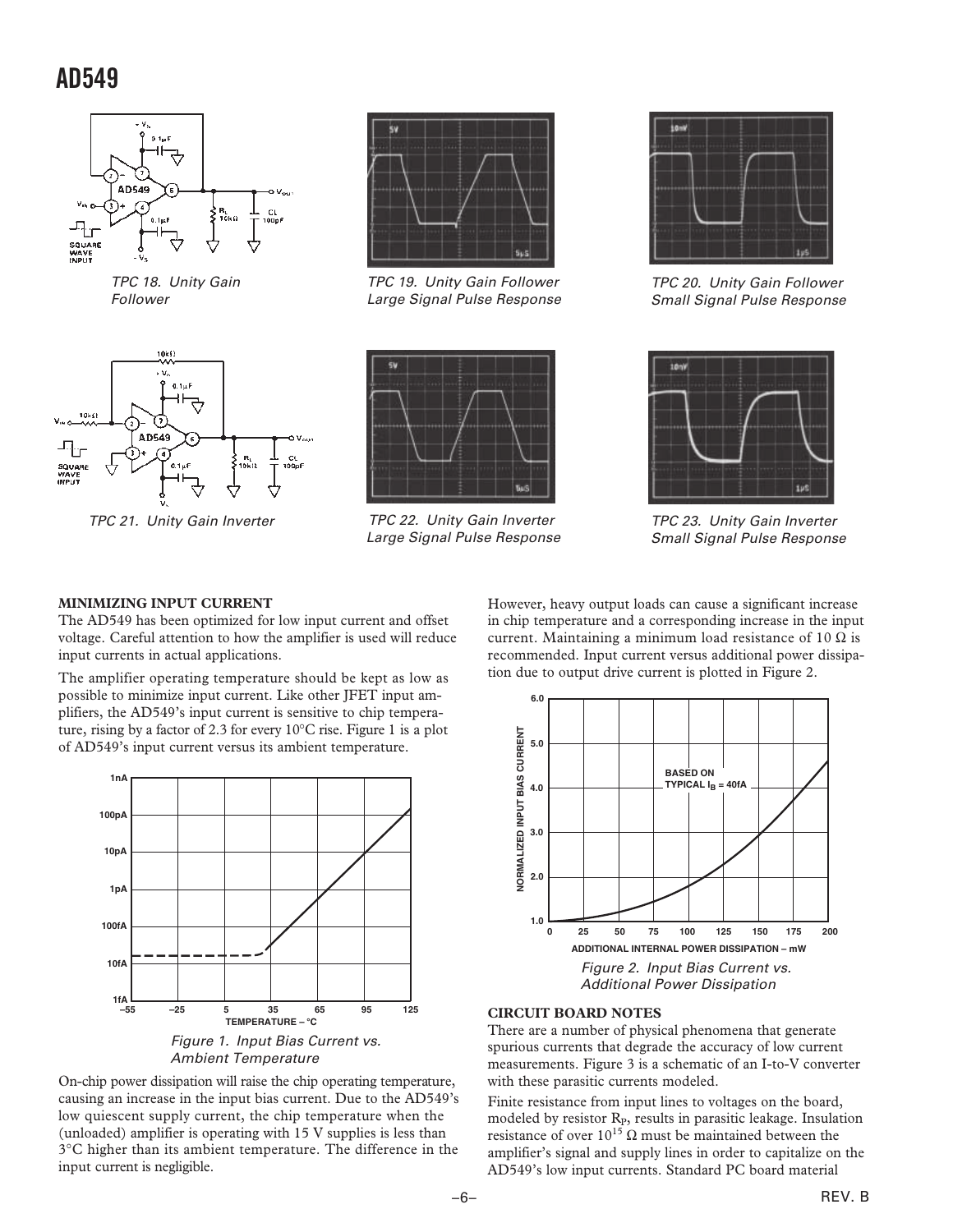does not have high enough insulation resistance. Therefore, the AD549's input leads should be connected to standoffs made of insulating material with adequate volume resistivity (e.g., Teflon). The surface of the insulator's surface must be kept clean in order to preserve surface resistivity. For Teflon, an effective cleaning procedure consists of swabbing the surface with high grade isopropyl alcohol, rinsing with deionized water, and baking the board at 80°C for 10 minutes.



Figure 3. Sources of Parasitic Leakage Currents

In addition to high volume and surface resistivity, other properties are desirable in the insulating material chosen. Resistance to water absorption is important since surface water films drastically reduce surface resistivity. The insulator chosen should also exhibit minimal piezoelectric effects (charge emission due to mechanical stress) and triboelectric effects (charge generated by friction). Charge imbalances generated by these mechanisms can appear as parasitic leakage currents. These effects are modeled by variable capacitor  $C_P$  in Figure 3. Table I lists various insulators and their properties.\*

| <b>Material</b>                    | Volume<br>$(V-CM)$  | <b>Minimal</b><br>Resistivity Triboelectric Piezoelectric to Water<br><b>Effects</b> | <b>Minimal</b><br><b>Effects</b> | Resistance<br>Absorption |
|------------------------------------|---------------------|--------------------------------------------------------------------------------------|----------------------------------|--------------------------|
| $Teflon^{\mathcal{R}}$             | $10^{17} - 10^{18}$ | W                                                                                    | W                                | G                        |
| $KeI-F^{\otimes}$                  | $10^{17} - 10^{18}$ | W                                                                                    | M                                | G                        |
| Sapphire                           | $10^{16} - 10^{18}$ | M                                                                                    | G                                | G                        |
| Polyethylene $10^{14}$ – $10^{18}$ |                     | M                                                                                    | G                                | M                        |
| Polystyrene                        | $10^{12} - 10^{18}$ | W                                                                                    | M                                | M                        |
| Ceramic                            | $10^{12} - 10^{14}$ | W                                                                                    | M                                | W                        |
| Glass Epoxy                        | $10^{10} - 10^{17}$ | W                                                                                    | M                                | W                        |
| <b>PVC</b>                         | $10^{10} - 10^{15}$ | G                                                                                    | M                                | G                        |
| Phenolic                           | $10^5 - 10^{12}$    | W                                                                                    | G                                | W                        |

#### **G–Good with Regard to Property M–Moderate with Regard to Property W–Weak with Regard to Property**

Guarding the input lines by completely surrounding them with a metal conductor biased near the input lines' potential has two major benefits. First, parasitic leakage from the signal line is reduced since the voltage between the input line and the guard is very low. Second, stray capacitance at the input node is minimized. Input capacitance can substantially degrade signal band

\*Electronic Measurements, pp. 15–17, Keithley Instruments, Inc., Cleveland, Ohio, 1977.

Teflon is a registered trademark of E.I. du Pont de Nemours and Company. Kel-F is a registered trademark of 3M Company.

width and the stability of the I-to-V converter. The case of the AD549 is connected to Pin 8 so that it can be bootstrapped near the input potential. This minimizes pin leakage and input common-mode capacitance due to the case. Guard schemes for inverting and noninverting amplifier topologies are illustrated in Figures 4 and 5.



Figure 4. Inverting Amplifier with Guard



Figure 5. Noninverting Amplifier with Guard

Other guidelines include keeping the circuit layout as compact as possible and keeping the input lines short. Keeping the assembly rigid and minimizing sources of vibration will reduce triboelectric and piezoelectric effects. All precision, high impedance circuitry requires shielding against interference noise. Low noise coaxial or triaxial cables should be used for remote connections to the input signal lines.

#### **OFFSET NULLING**

The AD549's input offset voltage can be nulled by using balance Pins 1 and 5, as shown in Figure 6. Nulling the input offset voltage in this fashion will introduce an added input offset voltage drift component of 2.4 µV/°C per millivolt of nulled offset (a maximum additional drift of 0.6  $\mu$ V/°C for the AD549K, 1.2  $\mu$ V/°C for the AD549L, and 2.4  $\mu$ V/°C for the AD549J).



Figure 6. Standard Offset Null Circuit

The approach in Figure 7 can be used when the amplifier is used as an inverter. This method introduces a small voltage referenced to the power supplies in series with the amplifier's positive input terminal. The amplifier's input offset voltage drift with temperature is not affected. However, variation of the power supply voltages will cause offset shifts.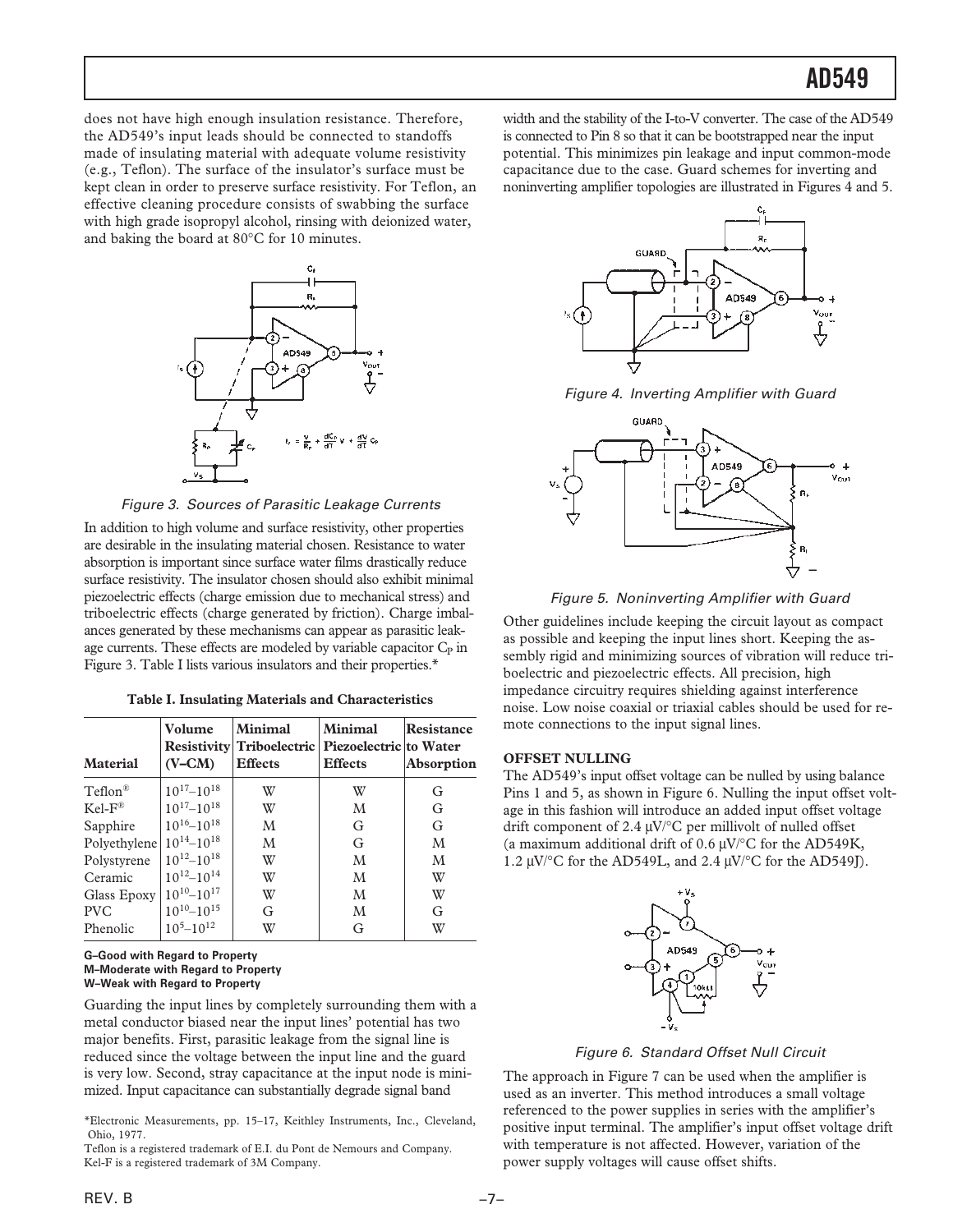

Figure 7. Alternate Offset Null Circuit for Inverter

#### **AC RESPONSE WITH HIGH VALUE SOURCE AND FEEDBACK RESISTANCE**

Source and feedback resistances greater than 100 kΩ will magnify the effect of the input capacitances (stray and inherent to the AD549) on the ac behavior of the circuit. The effects of common-mode and differential input capacitances should be taken into account since the circuit's bandwidth and stability can be adversely affected.



Figure 8. Follower Pulse Response from 1  $M\Omega$ Source Resistance, Case Not Bootstrapped



Figure 9. Follower Pulse Response from 1  $M\Omega$ Source Resistance, Case Bootstrapped

In a follower, the source resistance and input common-mode capacitance form a pole that limits the bandwidth to  $1/2 \pi R_S C_S$ . Bootstrapping the metal case by connecting Pin 8 to the output minimizes capacitance due to the package. Figures 8 and 9 show the follower pulse response from a 1  $M\Omega$  source resistance with and without the package connected to the output. Typical common-mode input capacitance for the AD549 is 0.8 pF.

In an inverting configuration, the differential input capacitance forms a pole in the circuit's loop transmission. This can create peaking in the ac response and possible instability. A feedback capacitance can be used to stabilize the circuit. The inverter pulse response with  $R_F$  and  $R_S$  equal to 1 M $\Omega$  appears in Figure 10. Figure 11 shows the response of the same circuit with a 1 pF feedback capacitance. Typical differential input capacitance for the AD549 is 1 pF.

#### **COMMON-MODE INPUT VOLTAGE OVERLOAD**

The rated common-mode input voltage range of the AD549 is from 3 V less than the positive supply voltage to 5 V greater than the negative supply voltage. Exceeding this range will degrade the amplifier's CMRR. Driving the common-mode voltage above the positive supply will cause the amplifier's output to saturate at the upper limit of the output voltage. Recovery time is typically 2 µs after the input has been returned to within the normal operating range. Driving the input common-mode voltage within 1 V of the negative supply causes phase reversal of the output signal. In this case, normal operation is typically resumed within 0.5 µs of the input voltage returning within range.



Figure 10. Inverter Pulse Response with 1  $M\Omega$ Source and Feedback Resistance



 Figure 11. Inverter Pulse Response with 1 MΩ Source and Feedback Resistance, 1 pF Feedback **Capacitance** 

#### **DIFFERENTIAL INPUT VOLTAGE OVERLOAD**

A plot of the AD549's input currents versus differential input voltage (defined as  $V_{\text{IN}} + -V_{\text{IN}}$ ) appears in Figure 12. The input current at either terminal stays below a few hundred femtoamps until one input terminal is forced higher than 1 V to 1.5 V above the other terminal. Under these conditions, the input current limits at 30 µA.



Figure 12. Input Current vs. Differential Input Voltage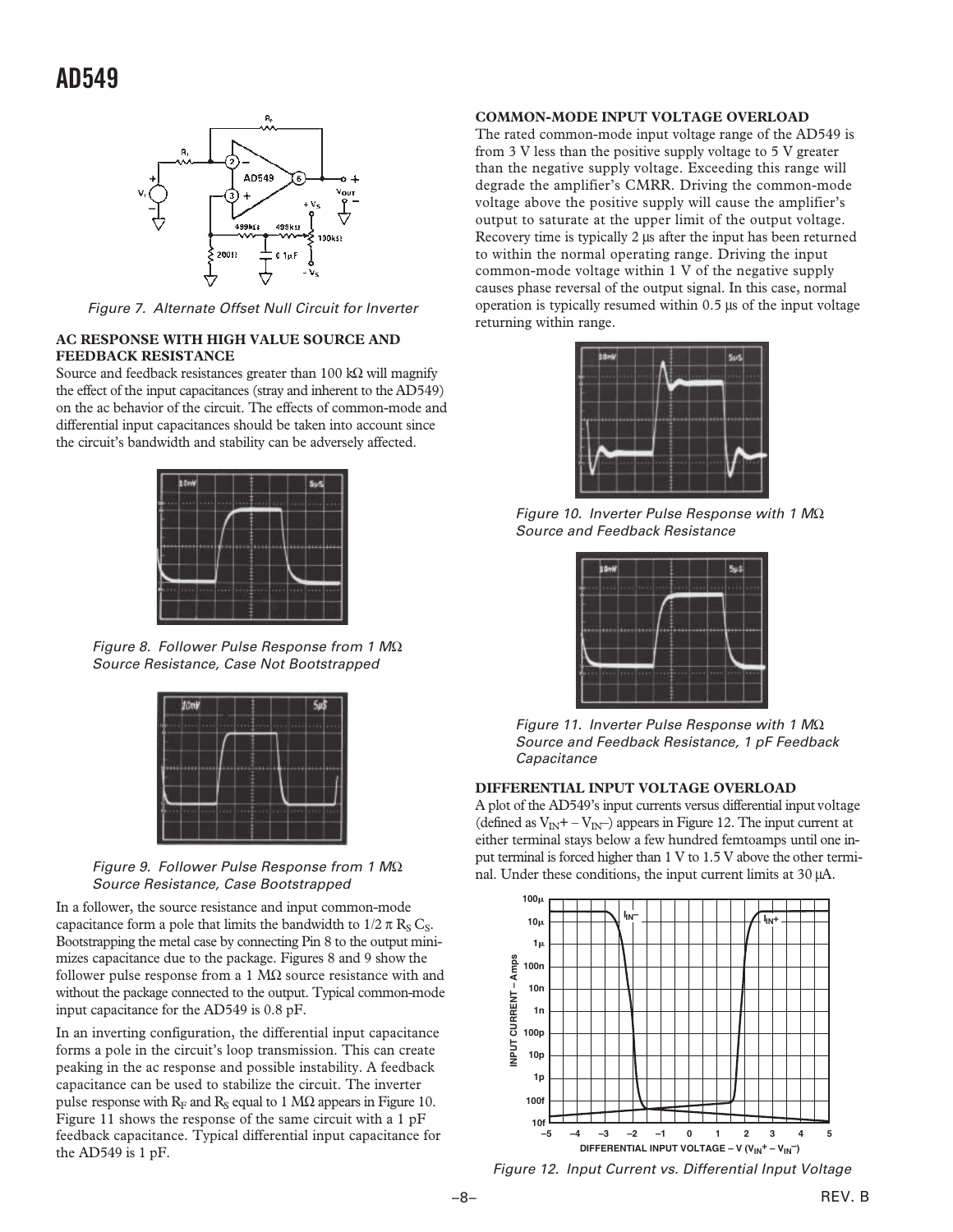#### **INPUT PROTECTION**

The AD549 safely handles any input voltage within the supply voltage range. Subjecting the input terminals to voltages beyond the power supply can destroy the device or cause shifts in input current or offset voltage if the amplifier is not protected.

A protection scheme for the amplifier as an inverter is shown in Figure 13.  $R<sub>P</sub>$  is chosen to limit the current through the inverting input to 1 mA for expected transient (less than 1 second) overvoltage conditions, or to 100 µA for a continuous overload. Since  $R<sub>P</sub>$  is inside the feedback loop, and is much lower in value than the amplifier's input resistance, it does not affect the inverter's dc gain. However, the Johnson noise of the resistor will add root sum of squares to the amplifier's input noise.





In the corresponding version of this scheme for a follower, shown in Figure 14,  $R<sub>P</sub>$  and the capacitance at the positive input terminal will produce a pole in the signal frequency response at a f =  $1/2 \pi$  RC. Again, the Johnson noise R<sub>p</sub> will add to the amplifier's input voltage noise.



Figure 14. Follower with Input Current Limit

Figure 15 is a schematic of the AD549 as an inverter with an input voltage clamp. Bootstrapping the clamp diodes at the inverting input minimizes the voltage across the clamps and keeps the leakage due to the diodes low. Low leakage diodes, such as the FD333s, should be used and should be shielded from light to keep photocurrents from being generated. Even with these precautions, the diodes will measurably increase the input current and capacitance.



Figure 15. Input Voltage Clamp with Diodes

#### **SAMPLE AND DIFFERENCE CIRCUIT TO MEASURE ELECTROMETER LEAKAGE CURRENTS**

There are a number of methods used to test electrometer leakage currents, including current integration and direct current to voltage conversion. Regardless of the method used, board and interconnect cleanliness, proper choice of insulating materials (such as Teflon or Kel-F), correct guarding and shielding techniques, and care in physical layout are essential to making accurate leakage measurements.

Figure 16 is a schematic of the sample and difference circuit. It uses two AD549 electrometer amplifiers (A and B) as current-to voltage converters with high value ( $10^{10}$  Ω) sense resistors (RSa and RSb). R1 and R2 provide for an overall circuit sensitivity of 10 fA/mV (10 pA full scale).  $C_C$  and  $C_F$  provide noise suppression and loop compensation.  $C_C$  should be a low leakage polystyrene capacitor. An ultralow leakage Kel-F test socket is used for contacting the device under test. Rigid Teflon coaxial cable is used to make connections to all high impedance nodes. The use of rigid coaxial cable affords immunity to error induced by mechanical vibration and provides an outer conductor for shielding. The entire circuit is enclosed in a grounded metal box.



#### Figure 16. Sample and Difference Circuit for Measuring Electrometer Leakage Currents

The test apparatus is calibrated without a device under test present. A five-minute stabilization period after the power is turned on is required. First,  $V_{ERR1}$  and  $V_{ERR2}$  are measured. These voltages are the errors caused by the offset voltages and leakage currents of the current to voltage converters.

$$
V_{ERR1} = 10 (V_{OS}A - I_BA \times RSa)
$$
  

$$
V_{ERR2} = 10 (V_{OS}B - I_BB \times RSb)
$$

Once measured, these errors are subtracted from the readings taken with a device under test present. Amplifier B closes the feedback loop to the device under testing, in addition to providing the current to voltage conversion. The offset error of the device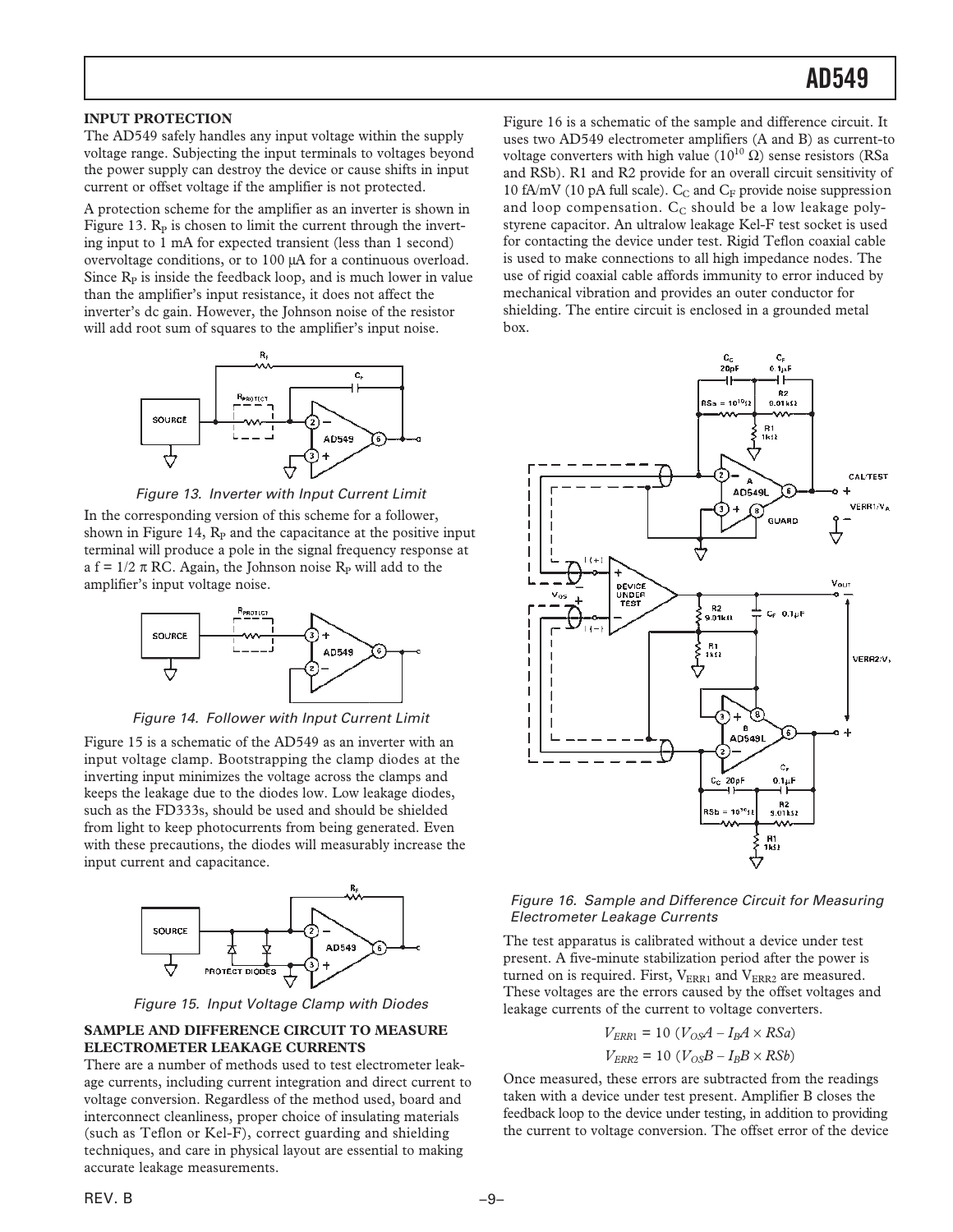under testing appears as a common-mode signal and does not affect the test measurement. As a result, only the leakage current of the device under testing is measured.

$$
V_A - V_{ERR1} = 10[RSa \times I_B(+)]
$$
  

$$
V_X - V_{ERR2} = 10[RSb \times I_B(-)]
$$

Although a series of devices can be tested after only one calibration measurement, calibration should be updated periodically to compensate for any thermal drift of the current to voltage converters or changes in the ambient environment. Laboratory results have shown that repeatable measurements within 10 fA can be realized when this apparatus is properly implemented. These results are achieved in part by the design of the circuit, which eliminates relays and other parasitic leakage paths in the high impedance signal lines, and in part by the inherent cancellation of errors through the calibration and measurement procedure.

#### **PHOTODIODE INTERFACE**

The AD549's low input current and low input offset voltage make it an excellent choice for very sensitive photodiode preamps (Figure 17). The photodiode develops a signal current,  $I<sub>S</sub>$  equal to:

$$
I_S = R \times P
$$

where P is light power incident on the diode's surface in watts and R is the photodiode responsivity in amps/watt.  $R_F$  converts the signal current to an output voltage:

$$
V_{OUT} = R_F \times I_S
$$
\n
$$
V_{OUT} = R_F \times I_S
$$
\n
$$
V_{OFF}
$$
\n
$$
V_{OFF}
$$
\n
$$
V_{OFF}
$$
\n
$$
V_{DEF}
$$
\n
$$
V_{DEF}
$$
\n
$$
V_{DEF}
$$
\n
$$
V_{DEF}
$$
\n
$$
V_{DEF}
$$
\n
$$
V_{DEF}
$$
\n
$$
V_{DEF}
$$
\n
$$
V_{DEF}
$$
\n
$$
V_{DEF}
$$
\n
$$
V_{DEF}
$$
\n
$$
V_{DEF}
$$
\n
$$
V_{DEF}
$$
\n
$$
V_{DEF}
$$
\n
$$
V_{DEF}
$$

Figure 17. Photodiode Preamp

DC error sources and an equivalent circuit for a small area (0.2 mm square) photodiode are indicated in Figure 18.



Figure 18. Photodiode Preamp DC Error Sources

Input current,  $I_B$ , will contribute an output voltage error,  $V_{E1}$ , proportional to the feedback resistance:

### $V_{E1} = I_B \times R_F$

The op amp's input voltage offset will cause an error current through the photodiode's shunt resistance,  $R<sub>S</sub>$ :

$$
I = V_{OS} / R_S
$$

The error current will result in an error voltage  $(V_{E2})$  at the amplifier's output equal to:

$$
V_{E2} = (I + R_F/R_S) V_{OS}
$$

Given typical values of photodiode shunt resistance (on the order of  $10^9 \Omega$ ), R<sub>F</sub>/R<sub>S</sub> can easily be greater than one, especially if a large feedback resistance is used. Also,  $R_F/R_S$  will increase with temperature, since photodiode shunt resistance typically drops by a factor of 2 for every 10°C rise in temperature. An op amp with low offset voltage and low drift must be used in order to maintain accuracy. The AD549K offers guaranteed maximum 0.25 mV offset voltage and 5 mV/ $\degree$ C drift for very sensitive applications.

#### **Photodiode Preamp Noise**

Noise limits the signal resolution obtainable with the preamp. The output voltage noise divided by the feedback resistance is the minimum current signal that can be detected. This minimum detectable current divided by the responsivity of the photodiode represents the lowest light power that can be detected by the preamp.

Noise sources associated with the photodiode, amplifier, and feedback resistance are shown in Figure 19; Figure 20 is the spectral density versus frequency plot of each of the noise source's contribution to the output voltage noise (circuit parameters in Figure 18 are assumed). Each noise source's rms contribution to the total output voltage noise is obtained by integrating the square of its spectral density function over frequency. The rms value of the output voltage noise is the square root of the sum of all contributions. Minimizing the total area under these curves will optimize the preamplifier's resolution for a given bandwidth.

The photodiode preamp in Figure 17 can detect a signal current of 26 fA rms at a bandwidth of 16 Hz, which, assuming a photodiode responsivity of 0.5 A/W, translates to a 52 fW rms minimum detectable power. The photodiode used has a high source resistance and low junction capacitance.  $C_F$  sets the signal bandwidth with  $R_F$  and also limits the "peak" in the noise gain that multiplies the op amp's input voltage noise contribution. A single pole filter at the amplifier's output limits the op amp's output voltage noise bandwidth to 26 Hz, a frequency comparable to the signal bandwidth. This greatly improves the preamplifier's signal-to-noise ratio (in this case, by a factor of 3).



Figure 19. Photodiode Preamp Noise Sources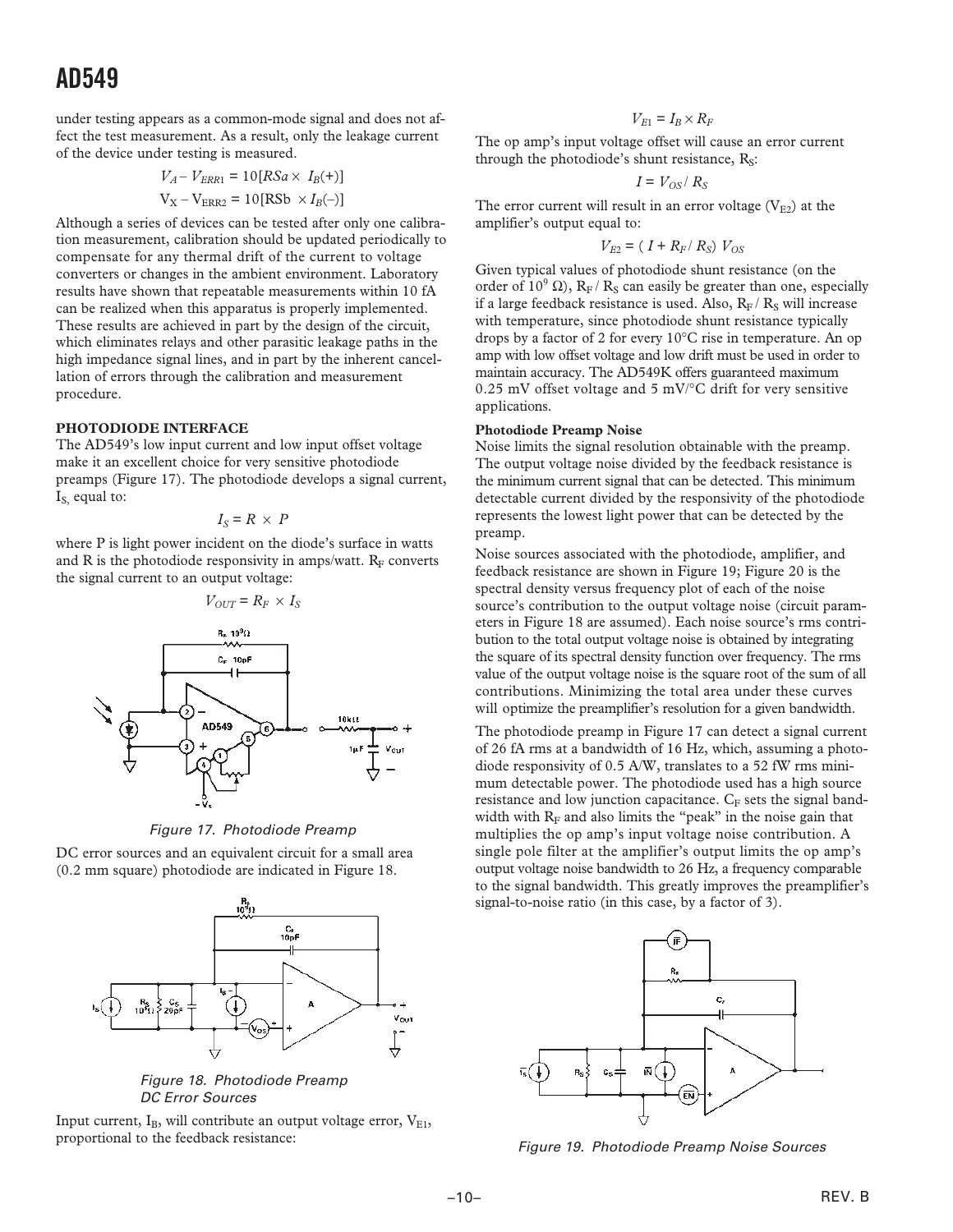

Figure 20. Photodiode Preamp Noise Sources' Spectral Density vs. Frequency

#### **Log Ratio Amplifier**

Logarithmic ratio circuits are useful for processing signals with wide dynamic range. The AD549L's 60 fA maximum input current makes it possible to build a log ratio amplifier with 1% log conformance for input current ranging from 10 pA to 1 mA, a dynamic range of 160 dB.

The log ratio amplifier in Figure 21 provides an output voltage proportional to the log base 10 of the ratio of the input currents I1 and I2. Resistors R1 and R2 are provided for voltage inputs. Since NPN devices are used in the feedback loop of the frontend amplifiers that provide the log transfer function, the output is valid only for positive input voltages and input currents. The input currents set the collector currents IC1 and IC2 of a matched pair of log transistors Q1 and Q2 to develop voltages VA and VB:

$$
VA, B = -(kT / q) ln IC / IES
$$

where IES is the transistors' saturation current.

The difference of VA and VB is taken by the subtractor section to obtain:

$$
VC = (kT / q) ln (IC2 / IC1)
$$

VC is scaled up by the ratio of  $(R9 + R10)/R8$ , which is equal to approximately 16 at room temperature, resulting in the output voltage:

$$
\mathrm{V_{OUT}} = 1 \times log~(IC2~/~IC1)~V
$$

R8 is a resistor with a positive 3500 ppm/ $\rm ^{\circ}C$  temperature coefficient to provide the necessary temperature compensation. The parallel combination of R15 and R7 is provided to keep the subtractor section's gain for positive and negative inputs matched over temperature.

Frequency compensation is provided by R11, R12, C1, and C2. The bandwidth of the circuit is 300 kHz at input signals greater than 50 µA and decreases smoothly with decreasing signal levels.

To trim the circuit, set the input currents to 10 µA and trim A3's offset using the amplifier's trim potentiometer so the output equals 0. Then set I1 to 1 µA and adjust the output to equal 1 V by trimming R10. Additional offset trims on the amplifiers A1 and A2 can be used to increase the voltage input accuracy and dynamic range.

The very low input current of the AD549 makes this circuit useful over a very wide range of signal currents. The total input current (which determines the low level accuracy of the circuit) is the sum of the amplifier input current, the leakage across the compensating capacitor (negligible if polystyrene or Teflon capacitor is used), and the collector-to-collector and collectorto-base leakages of one side of the dual log transistors. The magnitude of these last two leakages depend on the amplifier's input offset voltage and are typically less than 10 fA with 1 mV offsets. The low level accuracy is limited primarily by the amplifier's input current, only 60 fA maximum when the AD549L is used.



#### Figure 21. Log Ratio Amplifier

The effects of the emitter resistance of Q1 and Q2 can degrade the circuit's accuracy at input currents above 100 µA. The networks composed of R13, D1, R16, R14, D2, and R17 compensate for these errors, so that this circuit has less than 1% log conformance error at 1 mA input currents. The correct value for R13 and R14 depends on the type of log transistors used. 49.9 k $\Omega$  resistors were chosen for use with LM394 transistors. Smaller resistance values will be needed for smaller log transistors.

#### **TEMPERATURE COMPENSATED pH PROBE AMPLIFIER**

A pH probe can be modeled as a mV-level voltage source with a series source resistance dependent upon the electrode's composition and configuration. The glass bulb resistance of a typical pH electrode pair falls between  $10^6$  Ω and  $10^9$  Ω. It is therefore important to select an amplifier with low enough input currents such that the voltage drop produced by the amplifier's input bias current and the electrode resistance does not become an appreciable percentage of a pH unit.